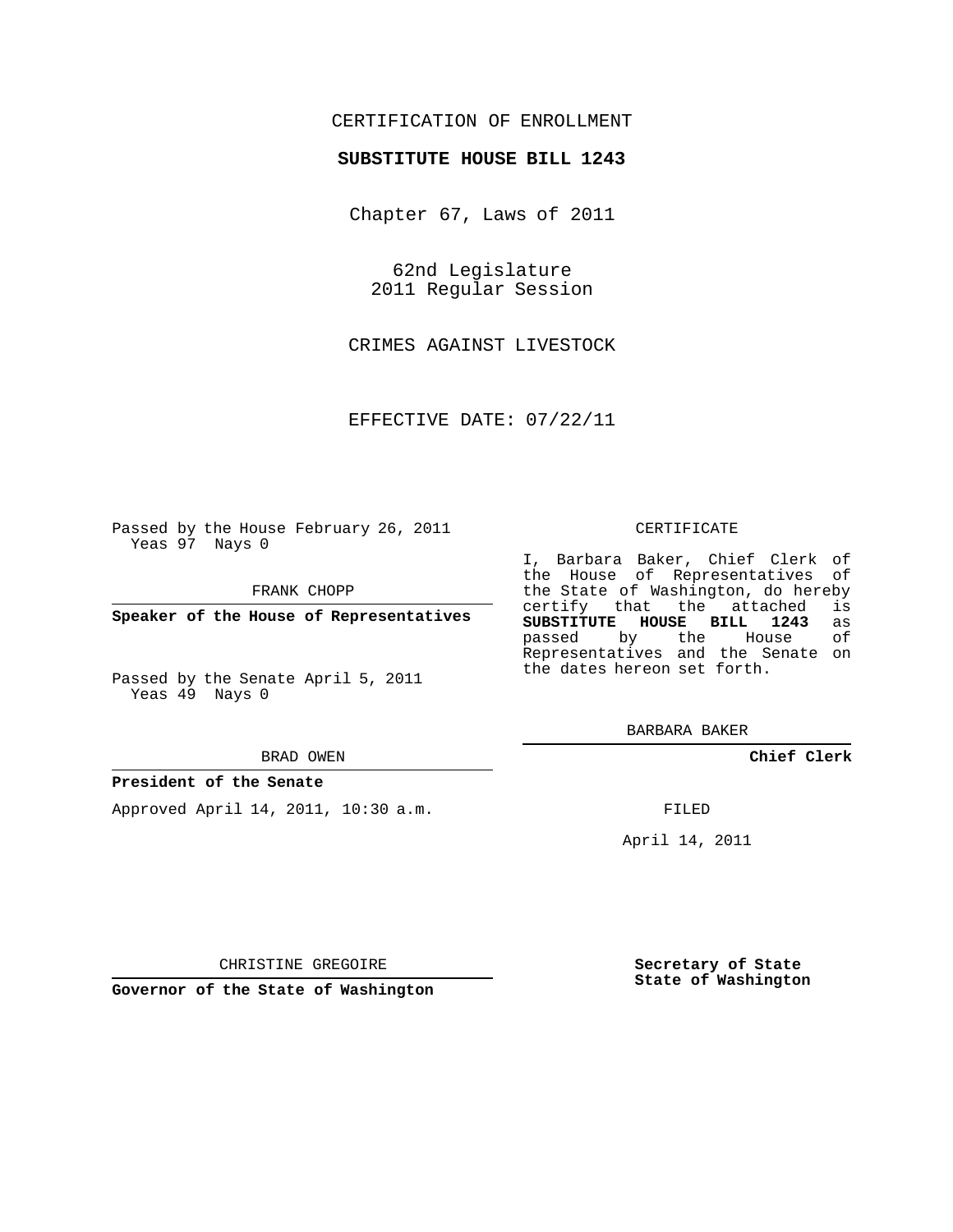# **SUBSTITUTE HOUSE BILL 1243** \_\_\_\_\_\_\_\_\_\_\_\_\_\_\_\_\_\_\_\_\_\_\_\_\_\_\_\_\_\_\_\_\_\_\_\_\_\_\_\_\_\_\_\_\_

\_\_\_\_\_\_\_\_\_\_\_\_\_\_\_\_\_\_\_\_\_\_\_\_\_\_\_\_\_\_\_\_\_\_\_\_\_\_\_\_\_\_\_\_\_

Passed Legislature - 2011 Regular Session

# **State of Washington 62nd Legislature 2011 Regular Session**

**By** House Judiciary (originally sponsored by Representatives Kretz, Blake, Haigh, Smith, Johnson, Kelley, Finn, Warnick, Moeller, Harris, Roberts, McCune, Stanford, Haler, Taylor, and Condotta)

READ FIRST TIME 02/15/11.

 AN ACT Relating to crimes against animals belonging to another person; amending RCW 4.24.320 and 16.52.011; adding a new section to chapter 16.52 RCW; and prescribing penalties.

BE IT ENACTED BY THE LEGISLATURE OF THE STATE OF WASHINGTON:

 NEW SECTION. **Sec. 1.** A new section is added to chapter 16.52 RCW to read as follows:

 (1) It is unlawful for a person to, with malice, kill or cause substantial bodily harm to livestock belonging to another person.

(2) A violation of this section constitutes a class C felony.

 (3) For the purposes of this section, "malice" has the same meaning as provided in RCW 9A.04.110, but applied to acts against livestock.

 **Sec. 2.** RCW 4.24.320 and 2005 c 419 s 2 are each amended to read as follows:

 Any person ((who suffers damage to)) whose livestock is damaged as a result of actions described in RCW 16.52.205 or any owner of livestock who suffers damage as a result of a willful, unauthorized act 17 described in RCW  $9A.56.080$  ( $(\theta \hat{r})_L$   $9A.56.083$ , or section 1 of this act may bring an action against the person or persons committing the act in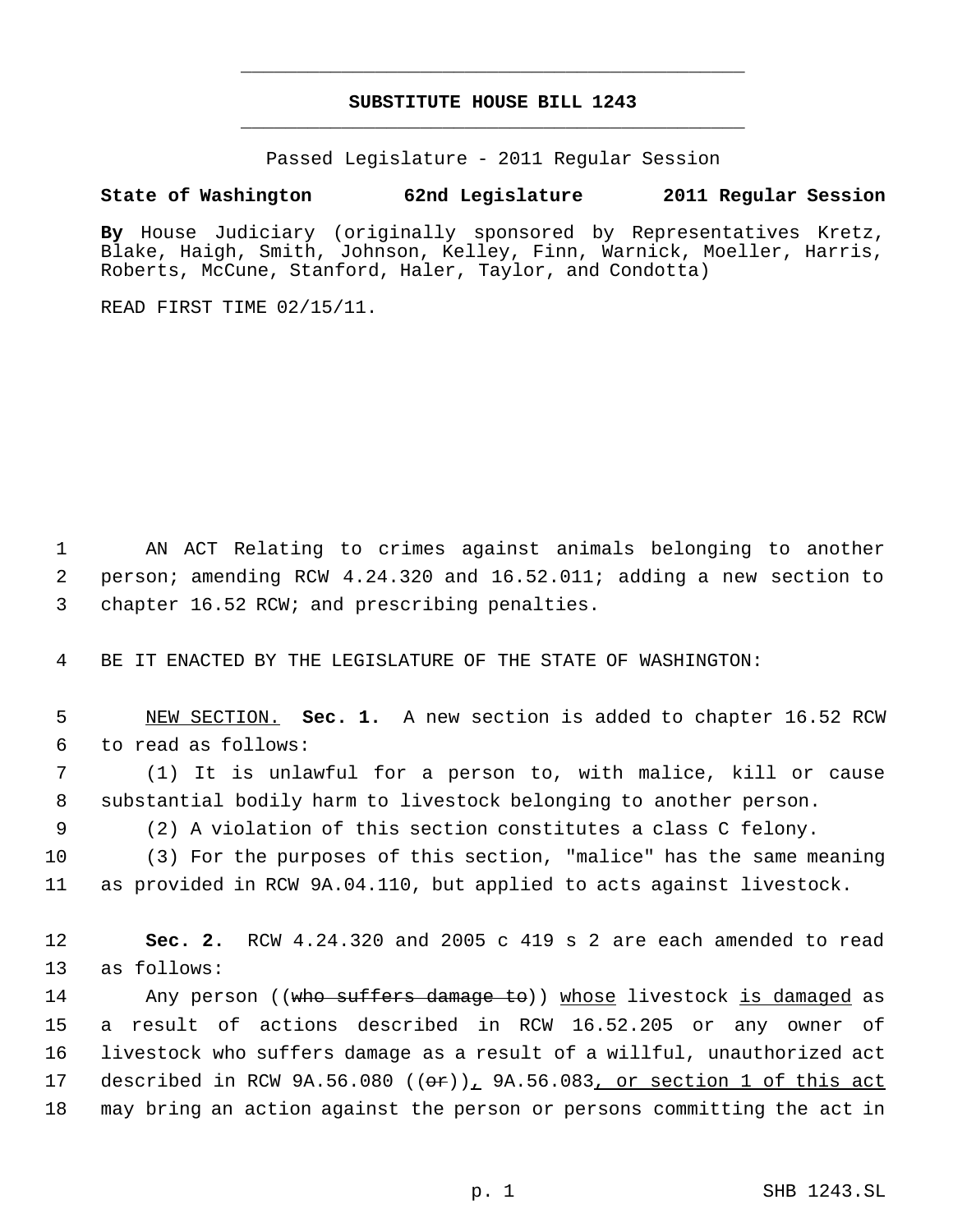a court of competent jurisdiction for exemplary damages up to three times the actual damages sustained, plus attorney's fees. As used in this section, "livestock" means the animals specified in RCW 9A.56.080 and 16.52.011.

 **Sec. 3.** RCW 16.52.011 and 2009 c 287 s 1 are each amended to read as follows:

 (1) Principles of liability as defined in chapter 9A.08 RCW apply to this chapter.

 (2) The definitions in this section apply throughout this chapter unless the context clearly requires otherwise.

 (a) "Abandons" means the knowing or reckless desertion of an animal by its owner or the causing of the animal to be deserted by its owner, in any place, without making provisions for the animal's adequate care. (b) "Animal" means any nonhuman mammal, bird, reptile, or amphibian.

 (c) "Animal care and control agency" means any city or county animal control agency or authority authorized to enforce city or county municipal ordinances regulating the care, control, licensing, or treatment of animals within the city or county, and any corporation organized under RCW 16.52.020 that contracts with a city or county to enforce the city or county ordinances governing animal care and control.

 (d) "Animal control officer" means any individual employed, contracted, or appointed pursuant to RCW 16.52.025 by an animal care and control agency or humane society to aid in the enforcement of ordinances or laws regulating the care and control of animals. For purposes of this chapter, the term "animal control officer" shall be interpreted to include "humane officer" as defined in (f) of this subsection and RCW 16.52.025.

 (e) "Euthanasia" means the humane destruction of an animal accomplished by a method that involves instantaneous unconsciousness and immediate death, or by a method that causes painless loss of consciousness, and death during the loss of consciousness.

 (f) "Humane officer" means any individual employed, contracted, or appointed by an animal care and control agency or humane society as authorized under RCW 16.52.025.